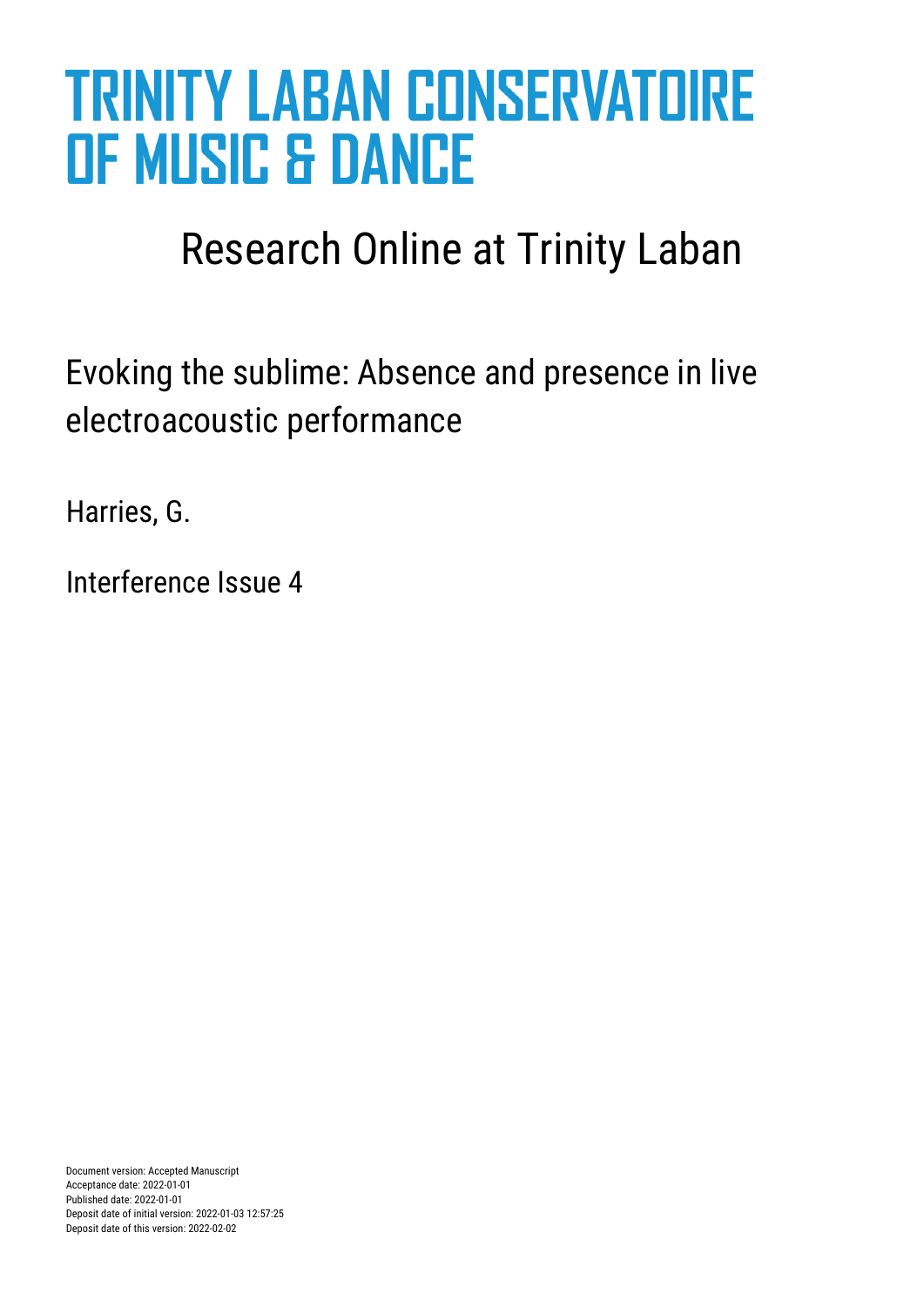

[CURRENT ISSUE](http://www.interferencejournal.com/) [ARCHIVE](http://www.interferencejournal.com/archive) [ABOUT](http://www.interferencejournal.com/about) [EDITORIAL BOARD](http://www.interferencejournal.com/editorial-board) [ADVISORY BOARD](http://www.interferencejournal.com/advisory-board) [CALL FOR PAPERS](http://www.interferencejournal.com/call-for-papers) [BOOK REVIEWS](http://www.interferencejournal.com/book-reviews) [SUBMISSION GUIDELINES](http://www.interferencejournal.com/submission-guidelines) [CONTACT](http://www.interferencejournal.com/contact)

# [Share This Article](javascript:%20void(0);) [View As PDF](http://www.interferencejournal.com/wp-content/uploads/pdf/Interference%20Journal%20-%20Evoking%20the%20sublime:%20Absence%20and%20presence%20in%20live%20electroacoustic%20performance.pdf) **Evoking the sublime: Absence and presence in live electroacoustic performance**

*By Guy Harries*

# **Abstract**

Live electroacoustic performance juxtaposes two main elements: the real, present and physical, against the simulated and disembodied. The relationship between the two, one of ambiguity, dissonance, or unexplained connections, can create poetic affect. Two such affects will be discussed here: the uncanny and the sublime. Using an interdisciplinary approach, I will explore these themes in the context of ritual and performance traditions as well as critical studies, and will apply them to the electroacoustic case. I will distinguish between several types of 'absence': evoked absentees, partial absences and doubles. I will refer to Brook's 'holy theatre', Chion's 'acousmêtre' and Link's discussion of silence. I will also show how 'absence' has been used expressively in the works of Lynch, Dodge, Ostertag, and Crumb as well as my own work.

#### **Keywords:**

Electroacoustic; live electronics; dramaturgy; musical performance; sublime; performance theory; audiovisual.

# **Introduction**

There is a sense of duality to electroacoustic performance, manifest in the relationship between the presence of physical entities such as the performer, the performance space and the props, and the more absent, ephemeral quality of the electroacoustic sound. In many cases, some connection is established through gesture, narrative or the context of the performance. However, electroacoustic sound maintains a certain ambiguity: it drifts between embodiment and disembodiment. It refers to other bodies, images, locations or an invisible cause of existence. Discrepancies between the embodied-present entities on stage and the disembodied-absent electroacoustic sound require the audience to negotiate two worlds. The creators of a performance can facilitate the perception of connections within this duality and even use its discrepancies to create poetic affect. In this article I examine two such affects: the uncanny and the sublime. A number of works in which these affects are evoked in a performative context will be discussed. While not all of these works use electroacoustic sound, they can inform the design of performance modes that do.

A main underlying premise of this discussion is that the live electroacoustic mode is a *performance* discipline, and therefore requires the creation of a *dramaturgy.* 'Dramaturgy' is a term used broadly in the field of performance. Drawing on the framework laid by Aristotle's Poetics we can derive some main points of emphasis for a dramaturgical framework such as time, place and action as well as the structure and inner workings of drama and the perspective of the spectators (Schroeder 2009). By using this framework we can focus on the relationships that occur *at the moment a work is performed:* between the performer and the sounds, between the audience and the performance, and the relationship of the elements of performance to the space in which they take place. Such a dramaturgical approach requires the creation of meaning and affect, addressing the subjectivity of the spectator/listener. By discussing two such affects – the *sublime* and the *uncanny* – in the context of live electroacoustic performance, I aim to demonstrate how a dramaturgical framework can provide a methodology that informs the creative process, starting at the initial composition stages, through rehearsal and the actual performance.

#### **Absence and presence in electroacoustic performance**

# ABOUT INTERFERENCE

Interference is a biannual online journal in association with the Graduate School of Creative Arts and Media (Gradcam). It is an open access forum on the role of sound in cultural practices, providing a transdisciplinary platform for the presentation of research and practice in areas such as acoustic ecology, sensory anthropology, sonic arts, musicology, technology studies and philosophy. The journal seeks to balance its content between scholarly writing, accounts of creative practice, and an active engagement with current research topics in audio culture. [ [More](http://www.interferencejournal.com/about) ]

# ISSUE 4 PHOTO CREDIT

Mark Peter Wright; *Exchanges*; 2013; Image courtesy of the artist. See [Still Listening?](http://www.interferencejournal.com/articles/sound-methods/still-listening) for details.

[www.markpeterwright.net](http://www.markpeterwright.net/)

#### SUBMITTING AN ARTICLE

Interference accepts papers on an ongoing basis as well as distributing calls for papers for special issues. If you are unsure if your submission is suitable for the journal please contact the editor:

[editor@interferencejournal.com.](mailto:editor@interferencejournal.com)

Please see our submission guidelines when preparing your article for submission and for details on our peer review process.

#### ISSN: 2009-3578

All content © Interference, 2011. All Rights Reserved.

# INTERFERENCE NETWORK

[Facebook](http://www.facebook.com/) [Flickr](http://www.flickr.com/) [Soundcloud](http://soundcloud.com/) [Vimeo](http://vimeo.com/)

# PARTNERS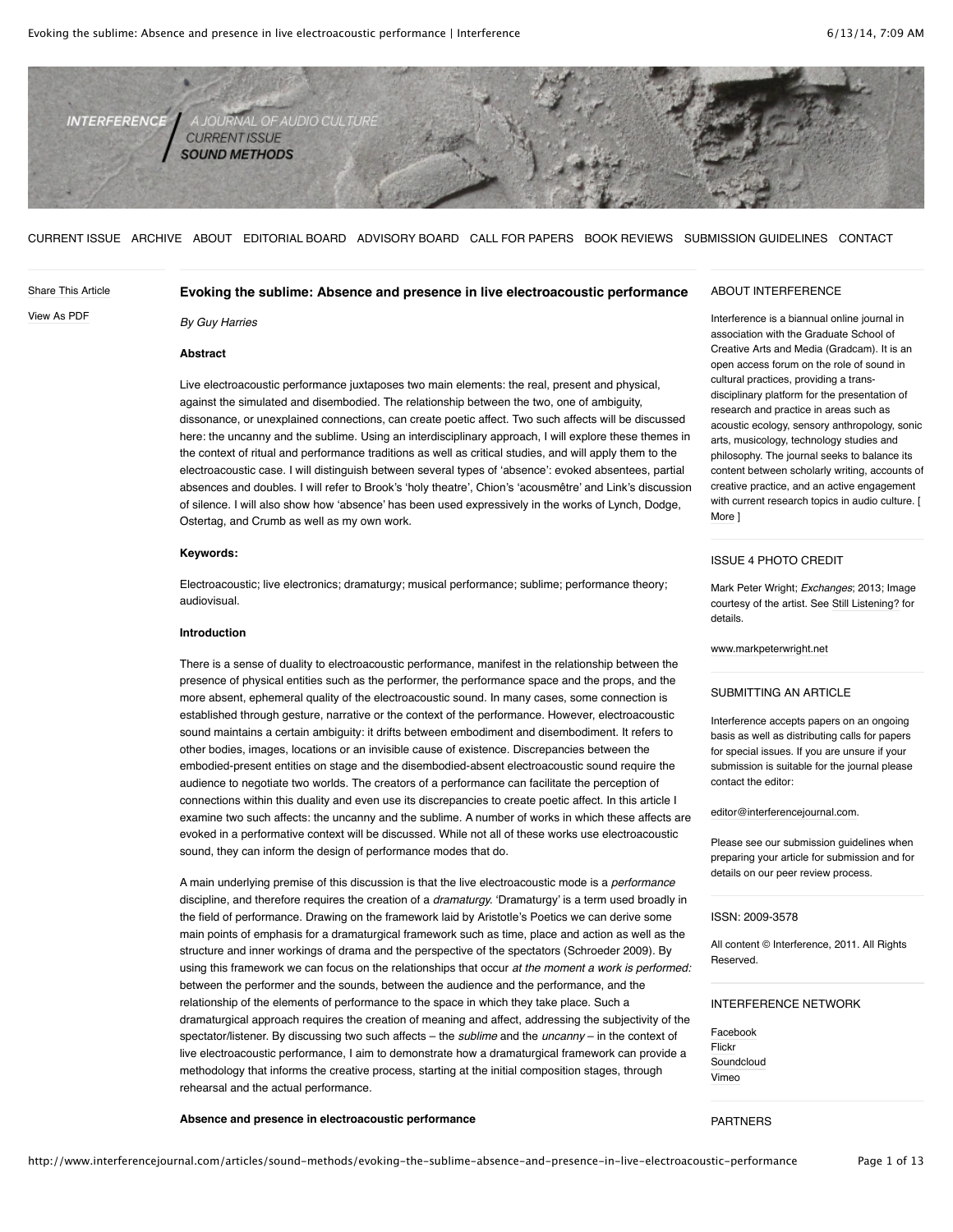Director David Lynch gives sound and hearing a central role in his work (see Chion 2006, p. 159). A key scene in his film *Mulholland Drive* (2001) exploits the eerie sensation that arises from the disembodiment of recorded sound. The film's two young protagonists, Rita and Betty, arrive at the nightclub Silencio. On stage, a musician is playing a jazz tune on the trumpet. After finishing a few musical phrases, the player slickly removes the trumpet from his mouth, but surprisingly the music continues. The charismatic show-master draws our attention to the fact that this is all an illusion, it is "all recorded… it is all a tape". A singer then enters the stage and sings a heart-rending song. Rita and Betty burst into tears when the singer suddenly collapses, seemingly dead, and is carried away on a stretcher while her voice continues to resound within the space. An ambiguity of absence and presence creates an uncanny atmosphere; rather than feeling that we are being fooled in a 'fake' performance, we are mesmerised by this ambiguity. Though this initially seems like a familiar performance situation (a musician on stage playing an instrument or singing), it soon transforms into an unfamiliar, surreal state when we, the audience, realise that what we thought was 'live' is probably not so. The spectator's awareness of illusion serves to increase the sublime affect rather than diminish it. So too, the context and setting of this performance – the show-master and the venue along with the play of screens, lights and shadows – are essential in evoking the sublime and the uncanny.

Central to the sublime sensation in this scene from *Mulholland Drive* is a juxtaposition of 'presence' and 'absence'. Such duality is part of the performance tradition. Pavis (1996: p. 59) describes this in the case of theatre performance in which actors "have a dual status: they are both real, present people and at the same time imaginary, absent characters, or at least located on 'another stage.'" McAuley (1999: p. 255) believes that the combination of these present and absent worlds as part of the performative act brings about a new state of 'thirdness' – an ambiguous hybrid presence that allows one to approach "normally suppressed levels of consciousness":

[T]heatre undermines the comfortable opposition between reality and illusion, or reality and unreality, absence and presence, here and not-here, now and not-now, and the spectator in the theatre enters into a game that stops this side of madness but that functions to throw into question our "normal" modes of apprehension of the real. Theatre takes place somehow between the opposing terms.

For the purpose of the current discussion, which focuses on performance and dramaturgy, I will make specific use of the terms 'presence' and 'absence'.

'Presence' will refer to physical elements of performance: the bodies of the performers and audience, the performance space, the instruments and the props. In the case of Lynch's Club Silencio, the trumpet player and the singer are marked initially as 'present' through their visible appearance on stage, as well as what seems like the physical act of live playing or singing. In performance, 'presence' is represented via a living body: the performer plays out a drama through a body that struggles, moves, is acted upon and transformed. The spectators experience 'presence' through their own bodies in an empathetic process of identification with the performer. This is very much evident in the emotional and physical intensity of Club Silencio's singer.

'Absence' is manifest in an element of performance that is not a physical entity, but a concept influencing the performance. This could be the notion of a specific *absentee:* an entity or person that those present are conscious of but who is not physically present (a deity, a deceased person or a famous figure such as the dead composer). Another type of 'absence' is a conceptual framework that is regarded sacred or important, e.g. the commemoration of a historical event, a tradition or rite, a structure (such as the score of a composition) or accepted behaviour at an event (such as the very different mores of the classical concert and a rock gig). The 'absence' here is the notion that there is something intangible, a communal force bringing the participants together. In Club Silencio, 'absence' is manifest in the sound that becomes disembodied; though initially it seems it is very much part of the performers' bodily 'presence', it eventually drifts away from the physical causality, becoming disembodied and therefore 'absent'.

A performance's context is essential in making the audience perceive certain 'absences' and 'presences' as significant. Peter Brook refers to the creation of such a context in his discussion of 'Holy Theatre' (1968, p. 63):

All religions assert that the invisible is visible all the time. But here's the crunch. Religious teaching… asserts that this visible-invisible cannot be seen automatically – it can only be seen given certain conditions… A holy theatre not only presents the invisible but also offers conditions that make its perception possible…

[Gradcam](http://www.gradcam.ie/)

# CONTACT

**[CTVR](http://www.ctvr.ie/)** 

**[HEA](http://www.hea.ie/)** 

[editor@interferencejournal.com](mailto:editor@interferencejournal.com) [www.interferencejournal.com](http://www.interferencejournal.com/) Interference Journal CTVR / Room 3.19 Dunlop Oriel House Trinity College Dublin 2 Ireland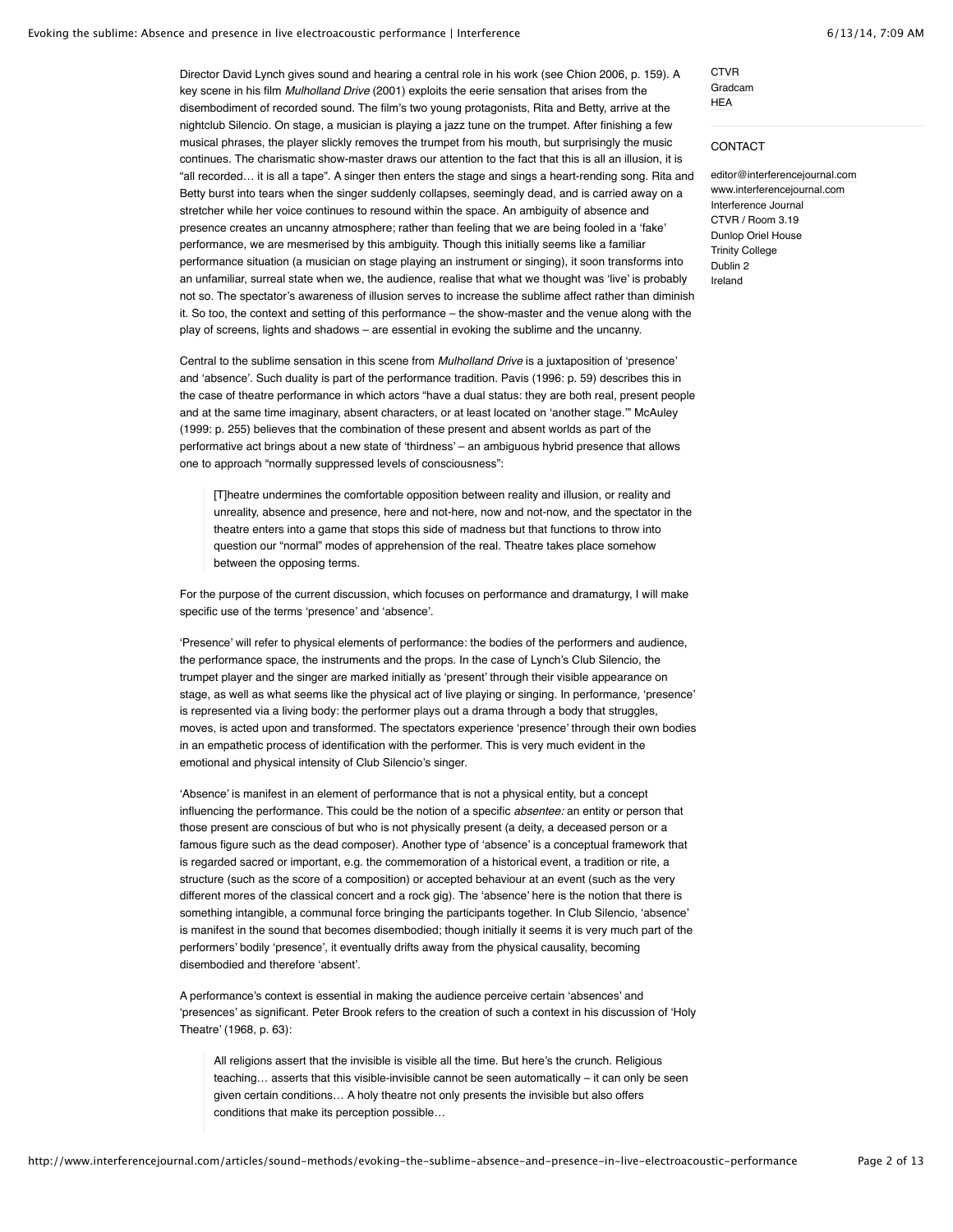The structures are different – the opera is constructed and repeated according to traditional principles, the light-show unfolds for the first and last time according to accident and environment; but both are deliberately constructed social gatherings that seek for an invisibility to interpenetrate and animate the ordinary.

In order for the play of 'presences' and 'absences' to occur, the right contextual settings need to be created. Significant elements are highlighted through previous knowledge, convention, drama, narrative, staging or the design of the space. The creation of context is highly dependent on *engagement* or *belief* on the audience's part and an implicit contract between all those present.

# **Poetic meanings: the uncanny and the sublime**

Any live performance consists of a dramaturgy, which, through a process of two-way communication between the creator and spectator, addresses the spectator's personal world of memories and connotations. This is also the case in electroacoustic performance, and even though the focus is on the element of sound, it is always part of a larger picture that includes more than just one sensation, and relies on the subjective interpretation of the individual audience member. Live performance is always multimodal and includes the space, context, staging and the presence of the performers, and it is within this multimodal set-up that the play between absences and presences can take place. I will focus on two possible poetic meanings or affects that can be evoked through this interplay: *the sublime and the uncanny.*

#### *The sublime*

The sublime marks the limits of our understanding and a way of imagining or sensing what lies beyond those limits, as Shaw states:

[W]henever experience slips out of conventional understanding, whenever the power of an object or event is such that words fail and points of comparison disappear, *then* we resort to the feeling of the sublime. As such, the sublime marks the limits of reason and expression together with a sense of what might lie beyond these limits (2006, p. 2).

Shaw (2006) provides an overview of how the notion of the sublime has changed significantly throughout the history of the term's use. For Longinus (Ancient Greece, first century CE), the sublime is manifested in a striking mode of rhetoric (ibid., p. 13-14), for St Augustine (354-430 CE) it relates to the God manifest in the word (ibid., p. 20-21). Kant states that the sublime lies in the cognitive realm and is manifest in the extraordinary power of the mind and imagination to transcend sensual experience (ibid., p. 72-89) while the Romanticists regard the sublime as the possibility of sensing the unimaginable by bridging the distinction between words and natural material objects (ibid., p. 90-114). Postmodernists such as Lyotard and Derrida regard the sublime as a presence that is unrepresentable to the mind, not offering itself to dialogue and dialectic (ibid. p. 115-130), whereas for psychoanalytical theorists such as Lacan and more recently Zizek, the sublime is the embodiment of a lack, manifested in a 'surplus object' which cannot fully represent the sublime but actually indicates a failure of grasping it (ibid., p. 131-157). As we can see from these different approaches, the sublime is the result of a tension between an object or a familiar concept (language, natural object, cognitive capacity) and that which cannot be represented or grasped.

# *The uncanny*

Another affect that will be discussed in relation to electroacoustic performance here is the 'uncanny', often associated with Freudian psychoanalysis. Freud (1919, pp. 1-2) defines the uncanny as "that class of the frightening which leads back to what is known of old and long familiar." Similarly, for Royle (2003, p. 1) the uncanny is the strangeness arising as a result of "a peculiar commingling of the familiar and unfamiliar" and "an experience of…liminality" (Ibid, vii). He lists some possible instances of the uncanny: curious coincidences, loss of body parts, mechanical/automated behaviours in the living, life-like objects, doubles, the uncertainty of silence, solitude or darkness and something hidden or secret coming to light.

The various experiences of the uncanny and sublime, however diverse, have a common theme – a sense of duality between that which is familiar and evident to the senses, and that which is invisible or ungraspable. Such duality can relate directly to the tension between *absence* and *presence* in performance. In the following section I will examine several ways in which the relationships between absence and presence in performance can create dissonances or ambiguity leading to a sublime or uncanny affect.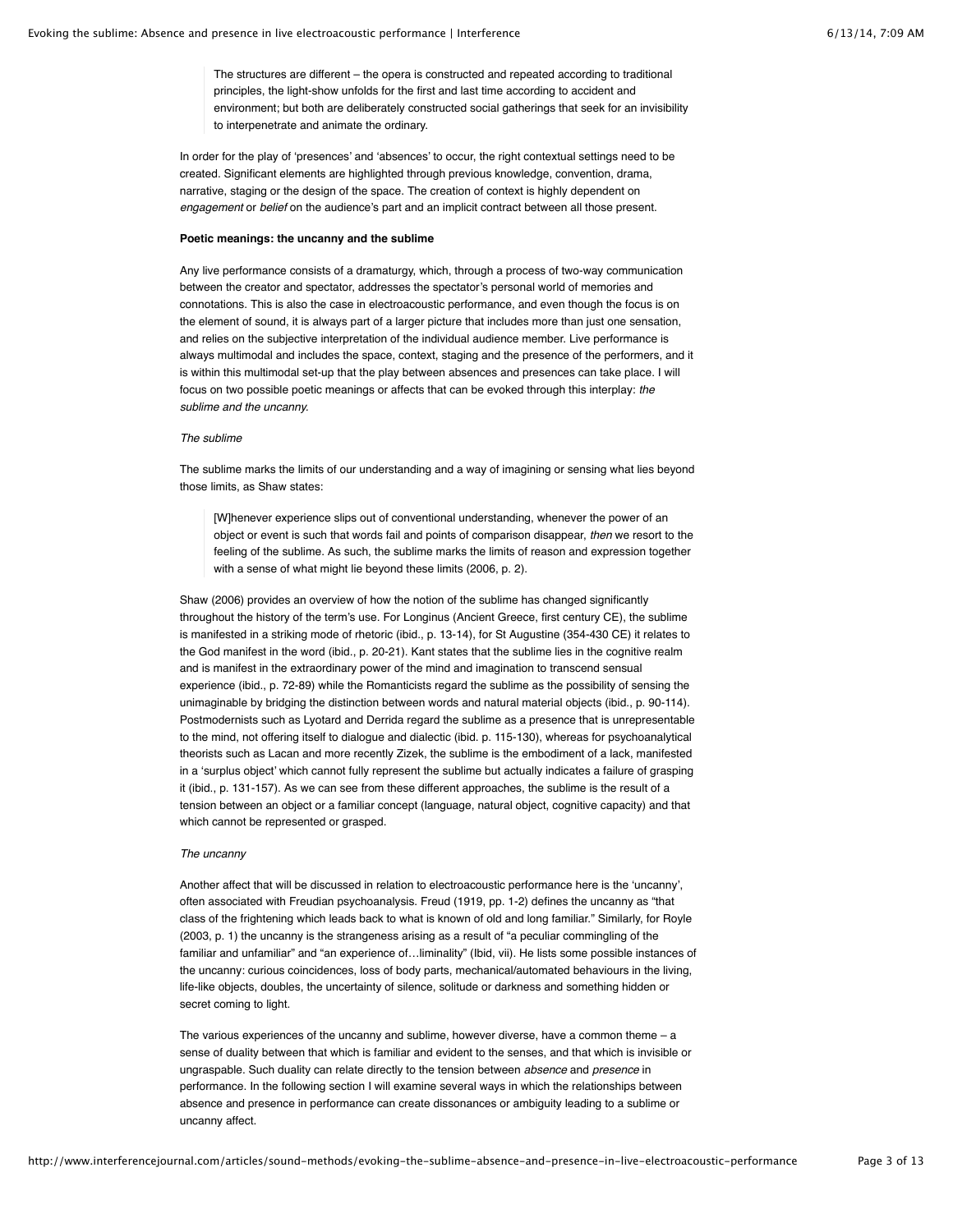# **Types of 'absence' or 'presence' in performance**

There are different ways in which an 'absence' can be manifested in relation to the 'presences' of performance, several of which I will be examining here: *evoked absentees, partial absences, doubles and the familiar made unfamiliar.* Though this list is not exhaustive, it demonstrates a range of contexts giving rise to different performance dramaturgies. As well as live electroacoustic works, I will place the discussion within a broader context including examples from other types of performance, art and ritual.

# *Evoked absentees*

Some performative rituals refer to *specific* absentees, such as deities or the dead. A similar reference is made in the musical tradition. Small (1998, p. 197) notes that musical performances have a particular set of relationships "between those present and those significantly absent or perhaps those supernatural beings that are being summoned by the musicking". The musical performance tradition often evokes the memory of its mythological figures. Concert halls are often fitted with statues of famous composers, or named after them. Issues such as performance 'authenticity' and summoning the 'ghosts' of the musical past, can become part of the aesthetic experience, or even overshadow it. A composition with a history of its previous performances carries an array of 'absences': historical contexts, venues and interpretations. For an informed listener, the piece becomes a sort of reenactment; performances are compared to famous past performances available as recordings, or, in a more specialised context, to a score.

So too, the *sound traces* that electroacoustic composers leave behind are a possible evocation of the past when re-played. The affects and meanings of sound reproduction have long been an area of interest in sound studies, as evident in the work of Kittler (1999, pp. 21-114) and Sterne (2003). The use of recorded sound as part of a *live* performance can give rise to connotations not only with the aesthetic and cultural context of the composition, but also the historical context embedded in the recording technology used. Stockhausen's piece *Kontakte* (1958/60), with all its nuanced complexity, carries a trace of an electronic studio in the 1950s. A live performance of the piece is therefore a mixture of the here-and-now (via the live instrumental parts) with a time gone by (via the 'tape' part as well as the composition's aesthetics). A sense of nostalgia can also explain the appeal of 'retro' sounds and the equipment that produces them such as analogue synthesizers.

Citation is also a means of evoking the past. Music that has been kept in the form of a score allows for renewed performance, as well as citation. In his piece *Sinfonia* from 1968/9, composer Luciano Berio quotes profusely from pieces such as Mahler's Second Symphony, Debussy's *La Mer,* Stravinsky's *Rite of Spring* and many others, with appropriation forming an important layer in the composition. Part of our musical past has also been kept in the form of sound recording; the whole history of recorded music is potentially at a musician's disposal (the issue of copyright providing the only limitation). Recordings are fragments of a time and a place. A new piece can either clearly refer to the past, or alternatively try to reassemble it. Referring to the past can also be a tribute; it can evoke nostalgia or work with particular cultural connotations and narratives.

Charles Dodge utilises nostalgia for the absent in his *Any Resemblance is Purely Coincidental* (1980) for live piano and tape, based on a recording from 1907 of legendary singer Enrico Caruso. The recording was restored and resynthesised into a hybrid of man and machine. This piece is usually performed in a live context, with the live presence being the piano accompanist. The soloist in this case is the invisible, ghost-like 'appearance' of the legendary singer electroacoustically brought back to life. As the composer testifies<sup>1</sup>:

In the course of the work the voice searches for an accompaniment and is heard at different times with the original band, with electronic sounds, with copies of itself, with the live piano, and with combinations of them all. There is a surrealistic, dreamlike aspect to these apparent dislocations. The initial efforts are humorous; as the work progresses other emotions come into play.

Other than actual human entities, a different time and place can also be evoked and commented on. Bob Ostertag's piece *All The Rage* for tape and string quartet (1993, Sound Example 1) refers to a real life event – a riot in San Francisco in 1991, which followed California Governor Pete Wilson's veto of a bill designed to protect gays and lesbians from discrimination. The piece starts with a recorded recitation of a text while the string quartet simultaneously plays a tightly synchronised part, which is based on the speech rhythms. The read text sets the scene and helps the listener understand the context, as well as introducing a lucid, moving connection between this context and a more personal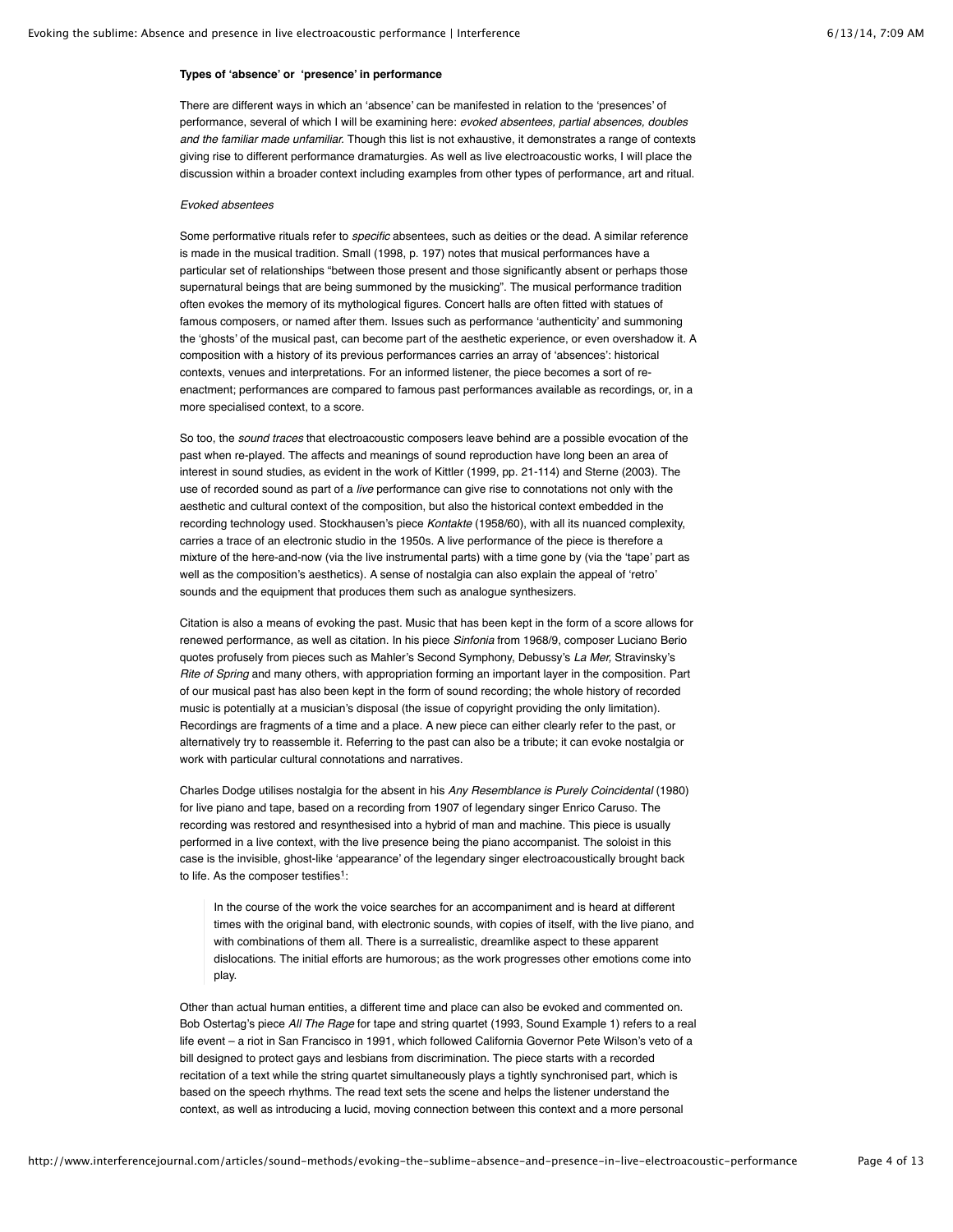expression of anger manifested in the voice of the performer. This section is followed by increasingly manipulated/edited recordings of the demonstration. The string part is at this point derived from sonically notable moments: whistles, screams, voices shouting demo slogans and glass smashing. The string part moves from a clear emulation of the recorded events to material that develops into independent parts. The piece evokes a specific space and time. Placing this material within a context of musical performance expressively amplifies the nature of the issue at hand and creates focus and space for observation and reflection.



SOUND EXAMPLE 1: EXTRACT FROM ALL THE RAGE BY BOB OSTERTAG (1993). PERFORMED BY THE KRONOS QUARTET AND ERIC GUPTON (READING). THE FULL PIECE IS AVAILABLE FROM THE COMPOSER'S WEBSITE: HTTP://BOBOSTERTAG.COM/MUSIC-RECORDINGS-ALLTHERAGE.HTM

# *Partial absences: phantoms, silence and the hidden*

Some absences can be marked by gaps or lacks in the manifestation of 'presence'. I will look at three cases:

Phantoms: in which there is presence in one sensory modality, but absence in another. Silence: which is juxtaposed with sound, for instance, through long pauses between sound phrases

The hidden: where part of a presence is revealed but another part of it is not.

Phantoms are created through absence in one modality and presence in another, or as Merleau-Ponty (cited in Chion 1994, p. 125) points out, "a ghost is the kind of perception made by only one sense". This dissonance can be very powerful. One only needs to think of Edvard Munch's painting *The Scream* (1893), and its terrifying silent screaming image to understand how effective this can be. Phantoms can appear in a live performance; an organist playing a huge church organ is rarely seen while performing the music. While the sound of an organ reverberating through a large space produces a sense of grandeur, it is the lack of a visible human presence and the sense of an object 'coming to life' that enhances the experience of the sublime.

In live electroacoustic performance presences are manifested in sound and vision. By omitting presence in one of these sensory modalities and retaining it in another, one can create 'phantoms'. As well as the initial surprising uncanny dissonance, phantoms also force the spectator to fill in the gaps, and imagine the invisible presences behind the sounds heard, or the implied sounds behind the visible action.

Volkmar Klien and Thomas Grill's installation *Relative Realities* (2007) works with such phantoms of partial absence. It consists of a large pendulum swaying through space and 'colliding' with virtual objects which, though not physically present in the space, are represented through electroacoustic sound. The tension between a physical impression of the objects via sounds spatialised precisely within a three dimensional space, and the clear absence of actual objects in the space, creates a sensory dissonance. Another uncanny phantom-like effect is produced via the video element of the installation: a screen mounted on the pendulum providing a moving 'window' to another 'absent' space that is different from that of the gallery.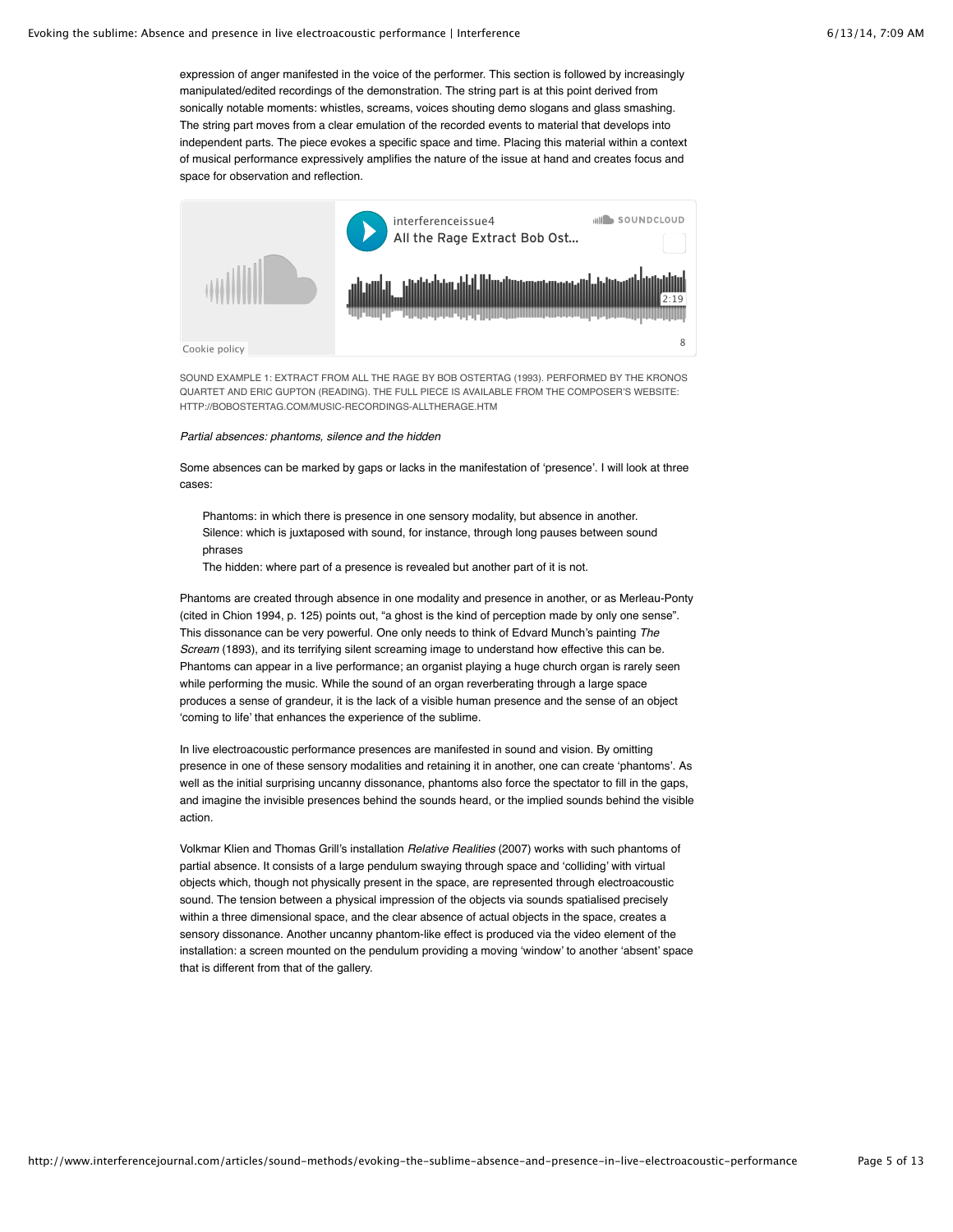FILM EXAMPLE 1: RELATIVE REALITIES – AN INTERMEDIA INSTALLATION BY VOLKMAR KLIEN, IN CO-OPERATION WITH THOMAS GRILL

A phantom-like impression can also be created when a voice is separated from the body that produces it. Such disembodied voices are often used in film. Chion uses the term *acousmêtre* to describe a voice without a visible body – a voice that is neither inside nor outside the image (1994, p. 129). The *acousmêtre* is not inside the image, as the source is not seen, but not completely outside it, as it is part of the narrative and might at any point enter it. There is a constant flux in the relationship, and this delicate balance is what makes the acousmêtre an uncanny, ambiguous entity. In my piece *Safari TV* (2009, Sound Example 2) for electric guitar, two laptops and soundtrack, there is a central role for a 'hidden' disembodied voice representing the machine or system of the game. There is something menacing about this voice; it explains the rules of the game, encourages or admonishes the guitar player, teases and intimidates ("I can see you. You can't see me. But I'm here. I am watching you. We are all watching you.") Finally it invites the guitar player to join 'the team'. A manipulation of the recording (delays, various reverbs, filtering, harmonisers) indicates an ever-changing space and highlights certain characteristics, making the voice both present but never quite located 'here' in the live situation of the stage. Its invisibility adds to its authority as well as ambivalence: who is this voice? Is it machine or human? Who is behind it? What system of power does it represent? How come it commands and influences so blatantly? This ambivalence might not have worked with the human source of the voice physically present and visible on stage.



SOUND EXAMPLE 2: *SAFARI TV* (2009) BY GUY HARRIES. PERFORMED BY THE POW ENSEMBLE: WIEK HIJMANS (ELECTRIC GUITAR), LUC HOUTKAMP (LAPTOP), GUY HARRIES (LAPTOP) AND HAN BUHRS (RECORDED VOICE).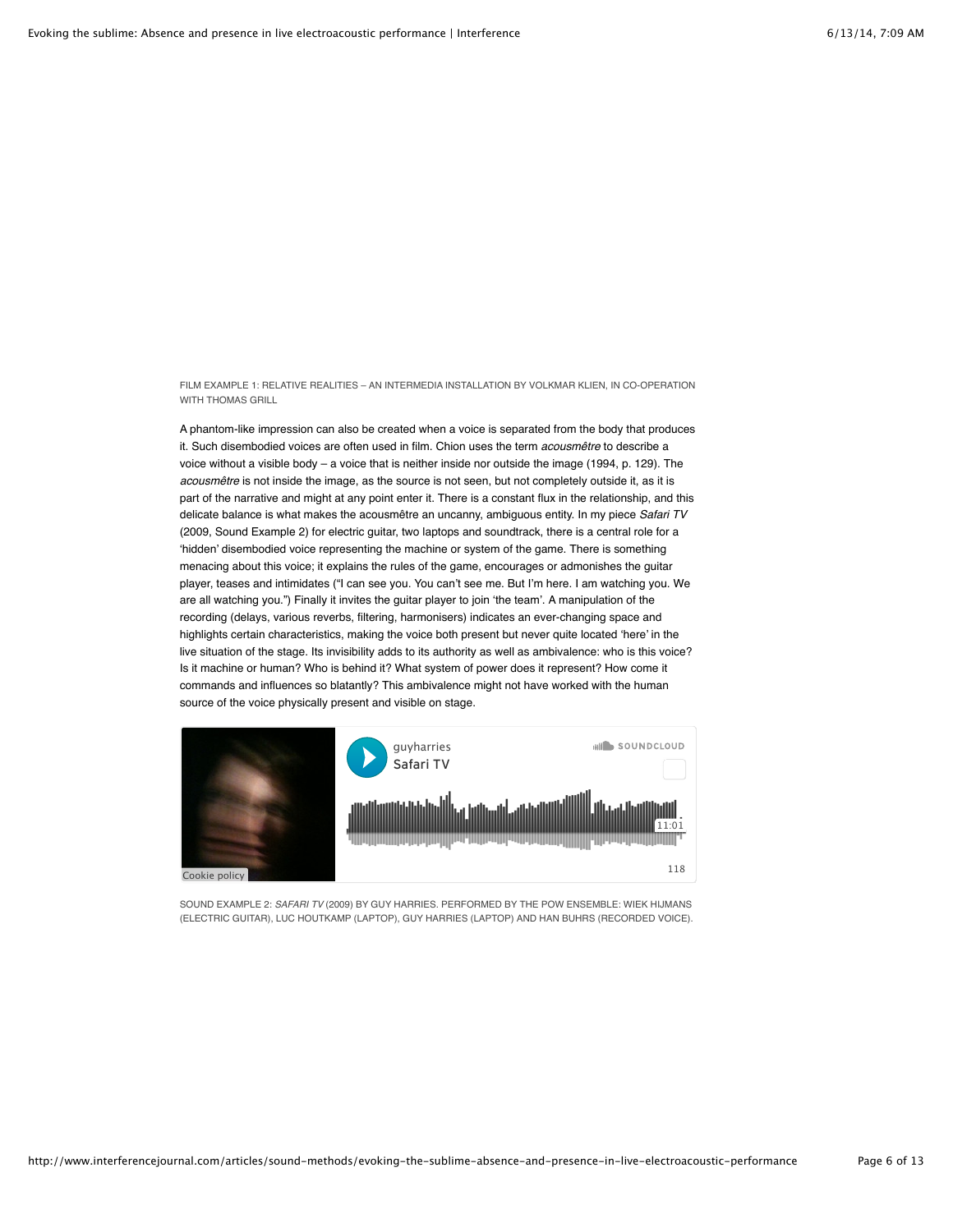

FIGURE 1: *SAFARI TV* PERFORMED LIVE (PHOTOGRAPH: ADRI V.D. BERG).

The tension between absence and presence can also be manifested via juxtaposition in the *time domain,* as gaps of silence. In several of Morton Feldman's pieces the composer introduces lengths of silence between instrumental gestures. His piece *Rothko Chapel* (1971) for viola, solo soprano, chorus, percussion and celesta evokes absences on many different levels. The piece was written in memory of Feldman's friend the artist Rothko who had committed suicide. As Alex Ross (2008, pp. 530-31) points out, the piece also refers to the 'voice of God' in Schoenberg's *Moses und Aron,* to Stravinsky's *Requiem Canticles* and a melody reminiscent of the synagogue. Instrumental passages provide a 'frame' for the silences: the presence of sound prepares the scene for an 'absence' manifest in periods of silence. In a sense, a phantom of sound spills over into the silent passages. The audience has the active role of imagining sounds, or the possibility of their occurrence.

An extreme example of silence made evident by context and human presence is, of course, John Cage's piece *4'33.* The score of the piece is playable by any musician on any instrument. The setting is musical: there is a performance, a score and an instrument. Once the *expectation* of sound is created through the physical presence of a performer and an instrument, silence becomes meaningful. Silence here is not total; one can still hear sounds of the surrounding environment. However, the moment can be perceived as silent due to a lack of the sound that we *expect to hear.* Similarly, Stan Link considers silence as conceptual. Even though there is no such thing as complete silence, we have a notion of what it should be, and that notion is absolute. As Link maintains: "Our impression of the impact and meaning of silence in a musical context is […] heightened by a sense of transcendence: the ideal silence banishing the real" (1995, pp. 219-20). Silence here is an absence, a transcendence that we can only conceptualise by imagining it through its imperfect copy in the real world. It is this dissonance of a conceptualised ideal and a reality that imbues silence with meaning.

A juxtaposition of absence and presence also occurs in the act of hiding and revealing, where, again, the audience is invited to fill in certain gaps. In the case of live performance, a performer is often hidden and separated from the audience until it is time to start the show. Degrees of veiling and unveiling can also be used as expressive means *during* the actual performance. The last part of George Crumb's piece *Night of the Four Moons* (1969) for alto, alto-flute, banjo, electric cello and percussion ends with a sustained cello harmonic at which point all of the performers except the cellist walk off stage while playing their final phrase. The now-hidden instrumentalists continue playing their last parts off-stage and the music is "to emerge and fade like a distant radio signal" (Crumb), thus representing a simultaneity of two musics: the cellist's 'Musica Mundana' (Music of the Spheres) and the offstage 'Musica Humana' (Music of Mankind). Composed around the time of the Apollo 11 space mission and inspired by it, this point of the piece conveys a sense of duality between separate embodied and disembodied worlds. The absent, disembodied world here is that of the instruments offstage playing a melody resembling a lullaby, evoking a sense of yearning for home that appears to be far away.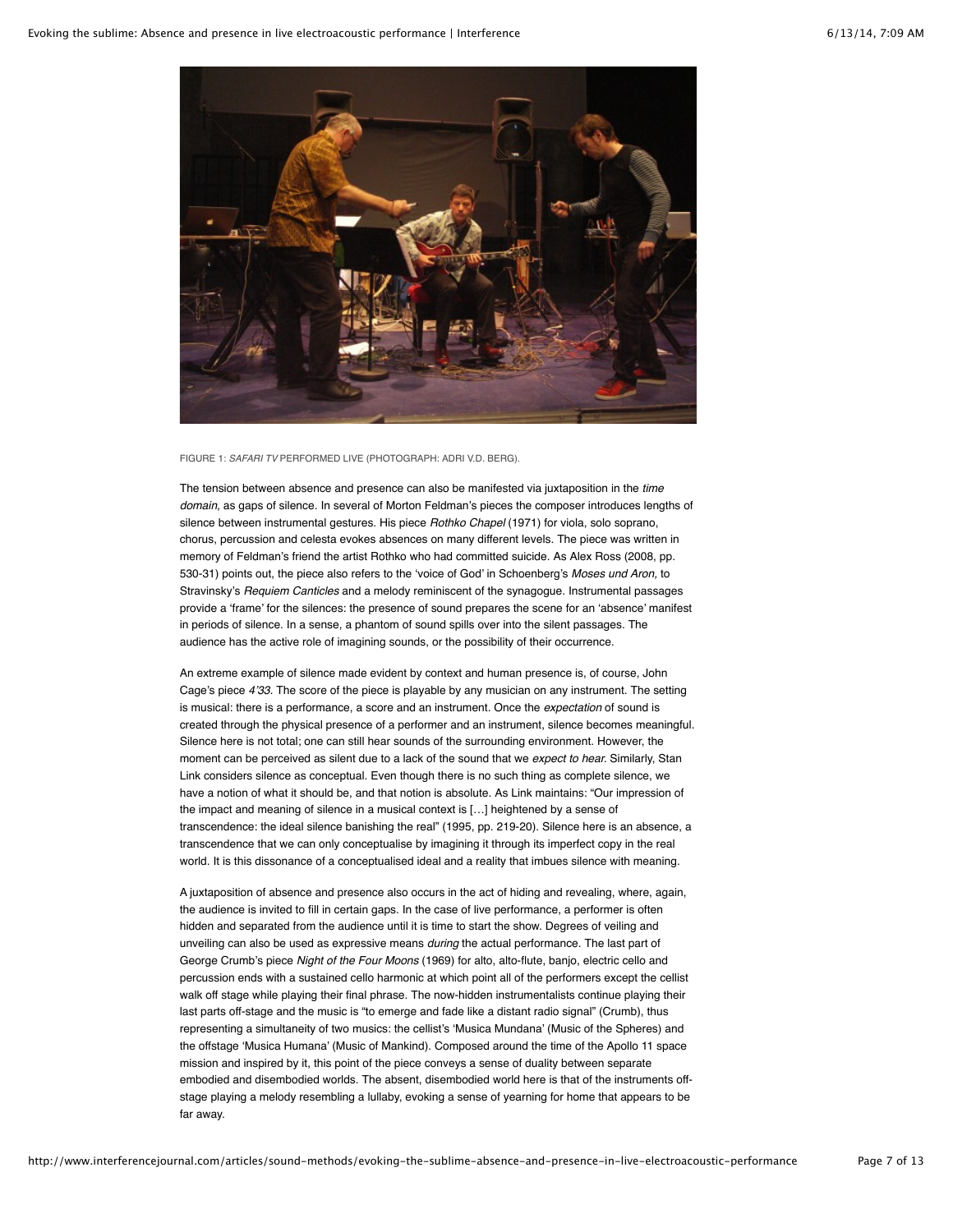# *Doubles and parallel worlds*

Electroacoustic sound can evoke a world that is parallel to that on stage – one that suggests other spaces, objects and human presences. In a sense, the audience perceives a doubled world: the realembodied and the virtual-disembodied. I will examine two types of electroacoustic doubling: *'strange' doubling* of the live performers, and the creation of a *sonic mask* that creates a doubling of a performer's identity. In these cases, the 'disembodied' double creates an uncanny affect.

# *'Strange' doubling of presences*

Marko Ciciliani's piece *J&J* (1996/7) for mezzo-soprano, piano and electronics is a postmodern exploration of the song tradition. As the composer points out (Ciciliani nd), a sense of *duality* pervades the piece. This is evident in the *juxtaposition of two different texts* – a Grimm fairy tale, and a contemporary text about people trying to reach each other by phone. A duality is also evident in the relationship of the two musicians, as well as the way the electronics relate to the live part. The electronic part consists of recordings of the singer, as well as an electronic piano sound controlled by MIDI. These electroacoustic sounds are played from loudspeakers attached to the resonating body of the piano. The recorded voice adds an extra layer of meaning, as well as the presence of invisible speaking characters. The electronic piano part doubles the live piano sound, and at times moves from the familiar to the unfamiliar when it is detuned by a quarter tone. There are two layers at work in this performance – one that is easily associated with the familiar art song tradition of the Romantic era complete with a singer and piano, and a second layer that is an eerie doubling manifest in the invisible world of recorded voices and piano sound made uncanny by the addition of mediated piano sound and detuning.

# *Sonic masks*

Another type of doubling, both metaphorically and physically, is the use of a mask. The mask has been used in many ritual traditions. Performance theoretician and theatre maker Schechner (1977/2003, pp. 43-44), describing the Hevehe ritual of the Elema people in Papua New Guinea, points out how the masks worn as part of the ritual help create a doubled perception of two co-existing parallel worlds: one being the world of the Hevehe masks and the imaginary entities which those wearing them are supposed to represent, and the other being the reality of the villagers' everyday lives:

In theatrical terms neither the performed (masks) nor the performers (villagers) is absorbed into each other; one does not "play the role" of the other. They stand whole and yet autonomous… Both move freely through the same time/space. The realities confront, overlap, and interpenetrate each other in a relationship that is extraordinarily dynamic and fluid.

The participants *negotiate* the two worlds and fuse them, while still being aware of the two separate realities. But what is the electroacoustic equivalent? We can consider real-time processing of a sound played live, instrumental or vocal, as a sonic 'mask'. This impression is most strongly evoked if electroacoustic processing is simultaneous with the original sound: the connection between performer and sound is evident, yet somehow de-familiarised and rendered uncanny. An example of the mask reflected both in a visible, physical object and in sound transformation can be seen in the *Star Wars* character Darth Vader. The mask in this case both hides the face and transforms the voice. Both of these erase the impression of the character's humanness. It is only after his death that the character is unmasked and revealed to be the protagonist's father, both fragile and human (*Return of the Jedi,* 1983). In this example the mask causes a partial acousmatisation of the voice, as the source is partly hidden; we cannot see the mouth or any facial expression.

Indeed, in a way similar to the visual effect of a mask altering an aspect of one's appearance and perceived identity, in the domain of sound the timbral quality of a voice (or an instrument) can be altered, thereby influencing the possible connotations of gender, age, machine/human hybrids or size. An example of this is Laurie Anderson's use of voice-altering devices in creating different characters and alter-egos in her live performances (Jestrovic 2000).

#### *Familiar turns unfamiliar*

As we have seen, the sublime and the uncanny are often associated with the unfamiliar. In electroacoustic music, though there is an increasing familiarity with new technologies, there is the potential of creating unfamiliar performance scenarios. However, a suitable context needs to be created in order for the unfamiliar to be perceived as significant and part of the poetics of the dramaturgy. Stockhausen (1988 cited in Lalitte 2006, p. 109) suggests that the combination of the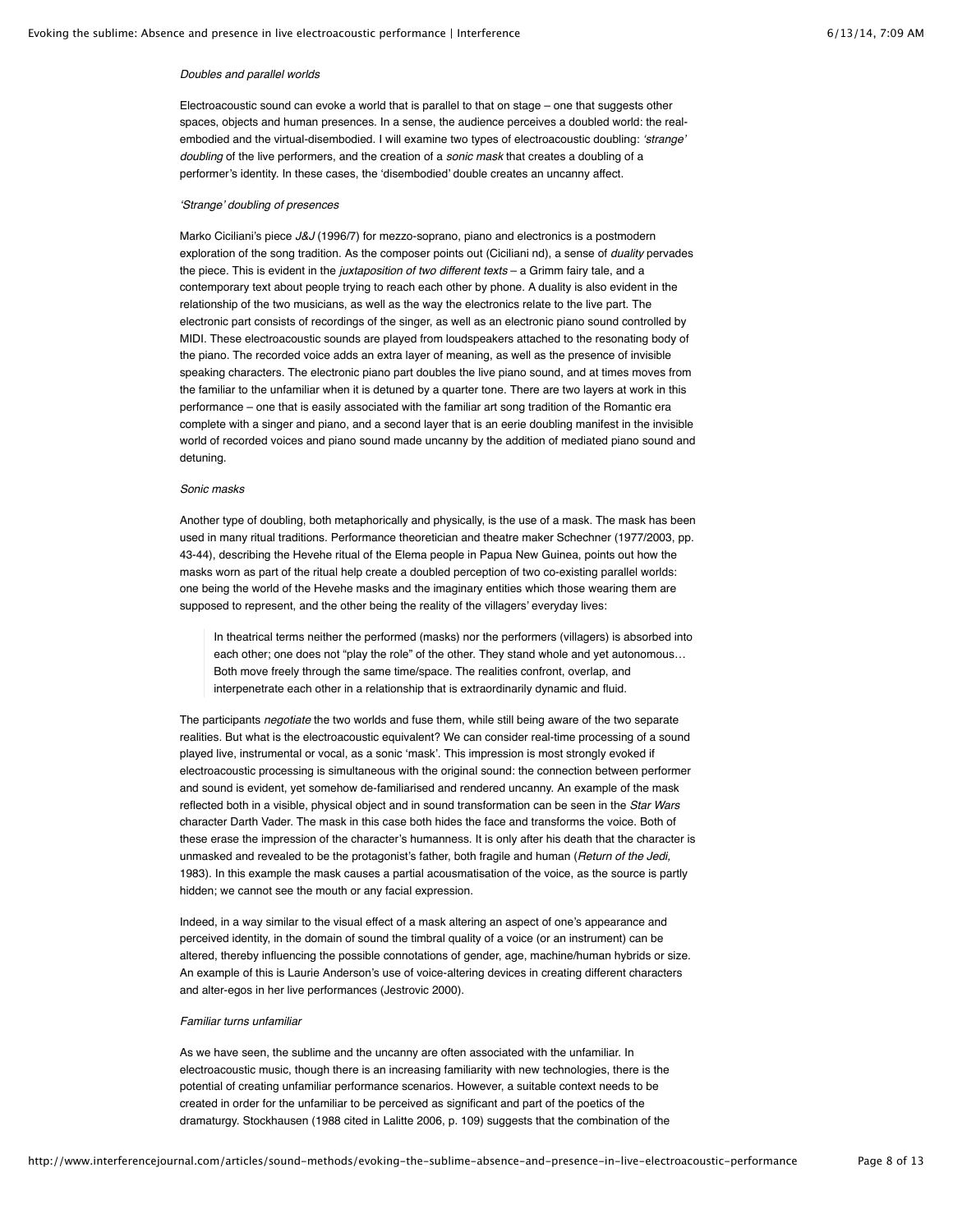familiar and unfamiliar creates such a context:

[T]he meeting of the familiar, the named, in the areas of the unknown and the unnamed, confers the earlier growing mystery and fascination. And conversely, the well-known, even the banal, the old, to which we hardly pay any attention, gets fresh and alive again in the new environment of the unknown.

Applying such a tactic to the cultural perception of technology, we can trace strangeness to the areas where a technology is still new, unexplored and potentially dangerous. The combination of the familiar human body and the unfamiliar machine extension can be uncanny. According to Mori (1970), the human likeness of a certain object such as a robot or a prosthetic body part can arouse a positive feeling, but only until a critical point, at which time there is a strong sense of repulsion, which he calls the 'uncanny valley' (see Figure 2). There seems to be a dissonance between the seeming familiarity of the object having human-like traits and the realisation that this is not truly the case. Similarly, this sense of ambiguity and discomfort can be created in the juxtaposition between the human performer on stage and the 'other' presences that are his/her extensions.





Electroacoustic methods can alter the perceived causalities relating the performer to the sound. When a connection to a performer is established via causality (thus marked as 'familiar'), but the causality is then disrupted in some way and becomes unfamiliar, a sense of the uncanny is evoked. In Simon Emmerson's piece *Spirit of '76* (Sound Example 3) a solo flautist plays an instrumental part which is recorded in real time and played back using a tape machine (or a Max/MSP patch in more recent versions) creating a highly uncanny effect, as the composer suggests (Emmerson 2006, pp. 212-15):

Most notably, sum and difference tones are created 'live' in the room; they seem to be present but 'strangely' located somewhere around your head and ears. Many of these are lower than the lowest performable note on the flute.

The structure of the piece introduces an ever-increasing intensity in dynamics, texture, and movement from high to low pitches, as well as rising psychological tension. Towards the end, a massive block of sound is created and then cut off abruptly just before the tape reaches its physical breaking point. In this piece the sound realism of the flute performance is broken by the addition of tones (some of which cannot be produced by the flute) and the strange psychoacoustic impression, produced by sum and difference tones, of sounds seeming to be located around the head of the listener rather than the performance space. The audience experiences an uncanny transition from the familiar flute sound within a concert performance to the almost-invasively unfamiliar.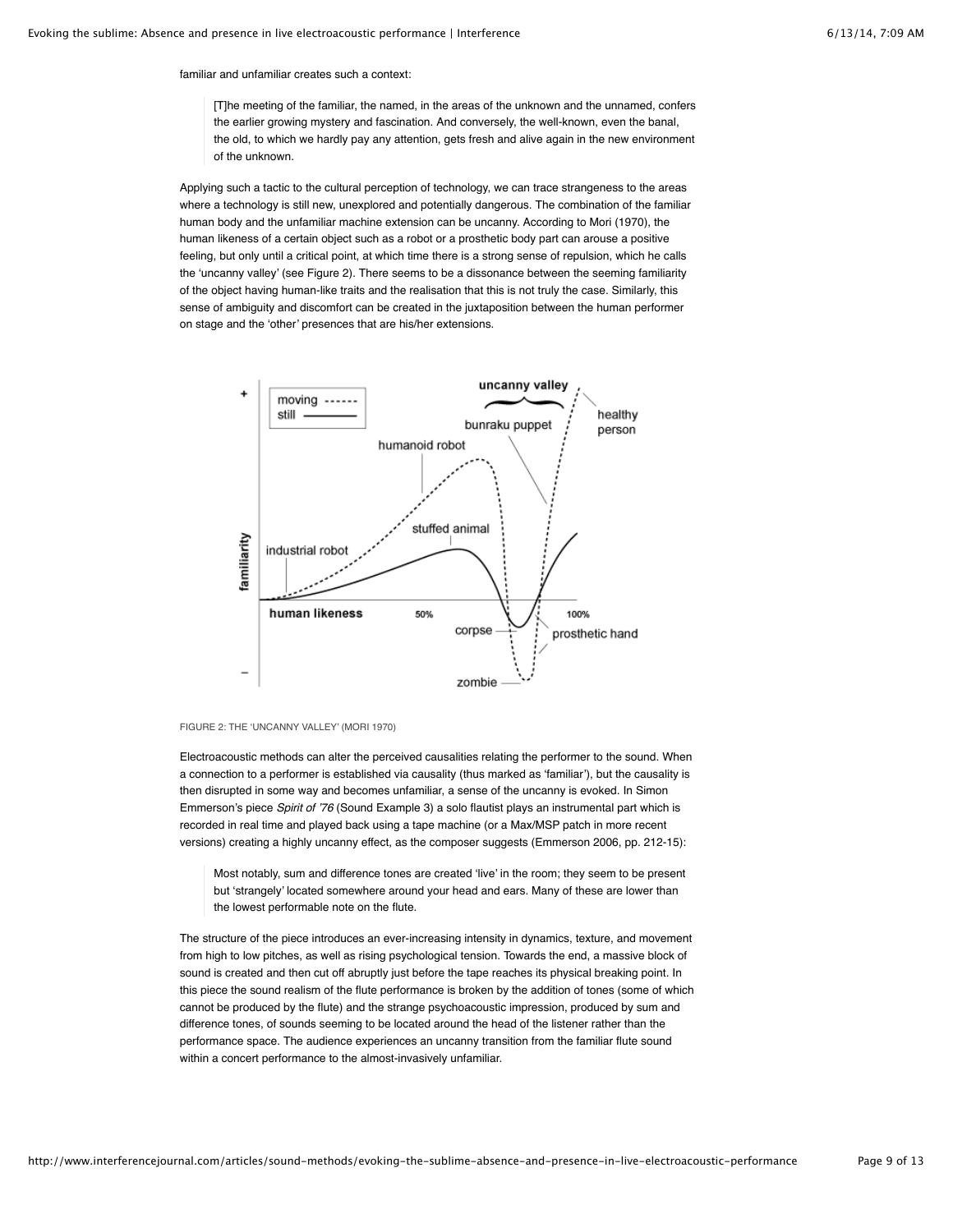

SOUND EXAMPLE 3: EXTRACT FROM SPIRIT OF '76 BY SIMON EMMERSON. PERFORMED BY NANCY RUFFER (FLUTE) AND THE COMPOSER (ELECTRONICS) 1983. COURTESY OF THE COMPOSER.

# *Transformations*

We have seen how the interplay between 'absence' and 'presence' can occur in a parallel, synchronous fashion through the process of *doubling,* or in the case of evoked presences or phantoms – through a *lack* that is created by a presence that implies it. Another means of manifesting the play of 'absence' and 'presence' is through *transformation in time* occurring either as a sudden rupture, or gradually.

A process of disembodiment or re-embodiment is a powerful method of transformation with a strong dramaturgical resonance. Chion (1994, p. 131) alludes to such a transformation in the *deacousmatisation* of the voice in cinema. In film, the acousmêtre, a disembodied voice, might at some point in the narrative 'find' a body. A villain whose voice we have heard but whose face we have never seen, or a narrator whose voice has led us through the film, is finally revealed. Chion (ibid., p. 131) suggests that "the de-acousmatisation of a character generally goes hand in hand with his descent into a human, ordinary, and vulnerable state". The reverse process of *acousmatisation* is another method in which the sound 'leaves' its body source, which we have seen in the example of David Lynch's *Mulholland Drive.* The full presence of sound and its apparent cause turn into a phantom – a sound that continues once the human agency is no longer 'co-operating'. A series of acousmatisations and de-acousmatisations also occurs in Trevor Wishart's *Vox 1-4* (1980-87, recording 1982-88). In these pieces for vocal ensemble and tape, the live vocalisations start out merging in an almost indistinguishable fashion with the tape. Gradually, the tape sound is transformed into other sourcebonded types, such as thunder or a swarm of bees, only to eventually reconnect with the timbres of the live vocalisation. Sounds seem to float in and out of embodiment, as though they are an ephemeral presence, travelling from the visible to the invisible and back. Though familiar sourcebonded sounds are used, there is hardly a sense of realism or representation, but continuous flux that has nothing to do with the real world, evoking an eerie, surreal impression.

#### **Conclusion**

The integration of electroacoustic sound in live performance has not only expanded the palette of sounds available to the performer; it has had a far-reaching influence on the dramaturgy of performance. The redefinition of performative causality, as well as the interplay of embodied and disembodied entities have opened up a world of new narratives and poetic meanings. Through the discussion of various performative works, we have seen how the duality of embodied 'presence' and disembodied 'absence' can be used to create poetic affects such as the uncanny and the sublime. The ambiguity of electroacoustic sound's relation to physical presences can evoke the uncanny allusion to other spaces, personalities and events (e.g. Ostertag's *All the Rage*), or create 'phantoms' that are only partially present in the space (Klien and Grill's *Relative Realities* and the *acousmêtre* in the author's composition *Safari TV*). It can de-familiarise situations through unexpected tranformations (e.g. Emmerson's pieces for flute and live electronics *Spirit of '76*), or provide an additional layer that acts as an eerie doubling of the space and characters on stage (e.g. Ciciliani's *J&J*). The uncanny and sublime affect are only two examples of many meanings and narratives that can be constructed by utilising the particularities of the electroacoustic sound on stage. However, they demonstrate its potential in the construction of dramaturgy.

In this article I have attempted to advocate a live electroacoustic practice that goes beyond technological tools or sound composition, and examines the meanings and affects that are part of the live performance's dramaturgy. Such a dramaturgy focuses on the experience of the live event, and includes the space, movement, staging and body, as well as the construction of meaning, all of which are inseparable from the music and sound. It is therefore important that live electroacoustic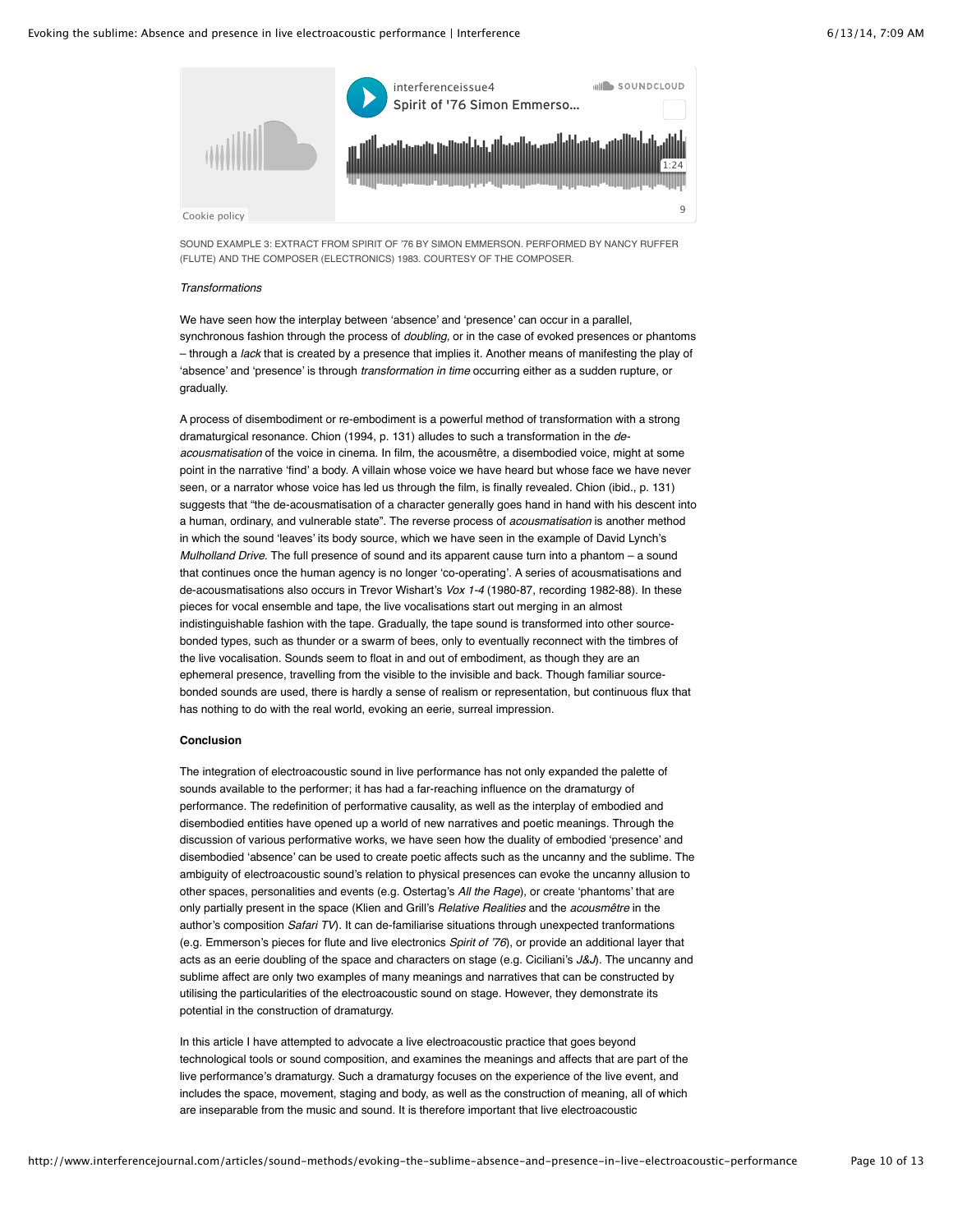practitioners adopt a broader view that is aware of the wider spectrum of performance art and theory and draw on the methodologies developed within these traditions.

## **Footnotes**

1. http://artofthestates.org/cgi-bin/piece.pl?pid=37 [[↩](http://www.interferencejournal.com/articles/sound-methods/evoking-the-sublime-absence-and-presence-in-live-electroacoustic-performance#identifier_0_2198)]

# **References**

Brook, P., 1968. *The Empty Space.* London: Penguin Books.

Chion, M., 1994. *Audio-Vision: sound on screen.* New York and Chichester: Columbia University Press.

Chion, M. 2006. (trans. Julian, R. and Selous, T.) *David Lynch: 2nd Edition.* London: BFI.

Ciciliani, M. (nd) *J&J for mezzo-soprano, piano and live electronics composed in 1996.* Available from: http://markociciliani.de/archive/j\_j.html

Crumb, G (nd) *The Compositions: Night of the Four Moons.* Available from: http://www.georgecrumb.net/comp/night4-p.html

Dodge, C., 1980. *Any Resemblance is Purely Coincidental.* Performed by Alan Feinberg (piano). New Albion 1994, CD NA043.

Emmerson, S., 2006. 'In what form can "live electronic music" live on?'. In *Organised Sound,* 11:3. Cambridge: Cambridge University Press.

Emmerson, S., 1976. *Spirit of '76.* Performed by Nancy Ruffer (flute) and Simon Emmerson (live electronics) 1983. Courtesy of the composer.

Freud, F. (trans. Strachey, A.), 1919. *The Uncanny.* Available from: http://web.mit.edu/allanmc/www/freud1.pdf

Fontana, B. (nd) *The Relocation of Ambient Sound: Urban Sound Sculpture.* Available from: http://www.resoundings.org/Pages/Urban%20Sound%20Sculpture.html

Harries, G. 2009. *Safari TV.* Performed by The POW Ensemble.

Jestrovic, S. 2000. ʻThe Performer and the Machine: Some Aspects of Laurie Anderson's Stage Work'. In *Body, Space & Technology* 1:1. London: Brunel University.

Kittler, F. (trans. Winthrop-Young, G., Wutz, M.) 1999. *Gramophone, Film, Typewriter.* Stanford, California: Stanford University Press.

Klien, V. and Grill, T. (nd) *Installations and Interventions: Relative Realities.* Available from: http://www.volkmarklien.com/installations/rel\_rea.html

Lalitte, P., 2006. 'Towards a semiotic model of mixed music analysis'. In *Organised Sound* 11:2. Cambridge: Cambridge University Press.

Link, S., 1995. 'Much Ado About Nothing'. In *Perspectives of New Music* 33:1/2. Seattle: University of Washington.

McAuley, G., 1999. *Space in Performance: Making Meaning in the Theatre.* Ann Arbor: The University of Michigan Press.

Mori, M., 1970/2005. *The Uncanny Valley.* Available from: http://www.androidscience.com/theuncannyvalley/proceedings2005/uncannyvalley.html

Norman, K., 2004. *Sounding Art: Eight Literary Excursions Through Electronic Music.* Aldershot and Burlington: Ashgate.

Ostertag, B., 1993. *All the Rage.* Performed by the Kronos Quartet and Eric Gupton. Elektra-Nonesuch 1993, CD 79332-2.